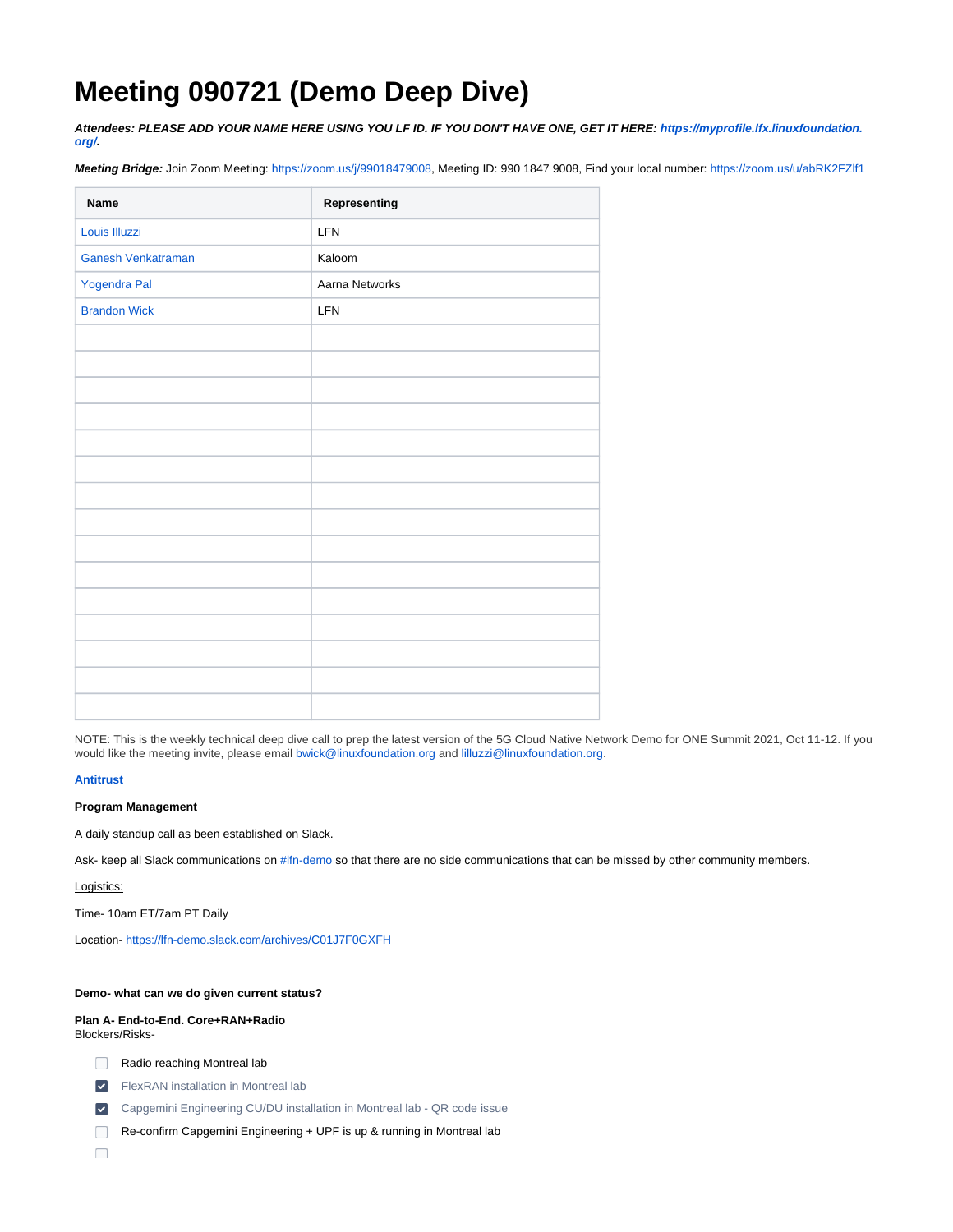- Re-confirm UE is available in Montreal lab
- Re-confirm faraday cage is ready-to-go in Montreal lab. May need faraday cage connectors.
- GenXComm integration  $\Box$

#### **Plan B - Rebaca Video-Only. Core only.**

Scope: Show "good" and "bad" slice using video client. Then potentially replace video client with phone.

#### Blockers/Risks-

- VM availability for Rebaca Abot, media client, media server in Montreal lab mitgated
- Rebaca software installation complete on VMs. Integration issues around routing.

9/7: Video client system IP needs to be in IP address of session. Yogendra looking for this. Raja had discussion with Rajat.

9/7: Which connectors/band is the radio supporting? Need to confirm with the UE.

Documentation & Collateral:

#### **Call to Action:**

- 1. We'd like to evolve the Daily Standup on Slack to cover each of the items above, in addition to the technical communication currently underway. This will help us stay on track and assure we can deliver the best demo possible. If you are responsible for any of the items above, or if you can lend a hand or ideas, your updates and input are welcome and needed on the Daily Standup.
- 2. Brainstorming- Please offer any ideas you have on what can be delivered as a compelling demo as it pertains to Plan A & B above or any other scenarios you feel are possible. For example, what can we show (besides a phone call) for an End-to-End demo? Or, What can we show (besides video) with and without slicing?
- 3. Brainstorming- What additional risks and blockers do we have that are not listed above?

#### **8/31: Samir Idea: 2 different videos, 1 hi-res, 1 low-res. Shaka Player as a client, show that with slice A, playing well. Pull up dashboard jitter /latency/performance differences (simulating the GNB and UE).**

**Show ONAP slicing GUI? Language issues?**

## Slack Communications:

Great traction on the Slack Channel. Let's keep it up! [https://join.slack.com/t/lfn-demo/shared\\_invite/zt-pcf5086a-l0i926BOhc9pzf5\\_mVDhtA](https://join.slack.com/t/lfn-demo/shared_invite/zt-pcf5086a-l0i926BOhc9pzf5_mVDhtA).

#### ONE Summit Keynote Planning Call:

Group met last week and had a productive conversation.

Meeting Time: Weekly on Fridays, 9:30 - 10: 30 AM PT

Let Brandon+Louis know if you'd like to join this call.

#### **Status Check / Open Questions**

## Slicing:

**09/07 both routers 172.26.11.49 and 172.26.11.81 need to have the routing through the Firewall interfaces.**

**09/03 (Raja Mittra): Initial Registration is Done between ABot gNodeB and Altran AMF. PDU Session establishment is also Done. Will continue on UPF integration and Video Test on Monday.**

Next Steps/Workflow:

- **V** Video Server configuration
- **V** Video Client configuration
- ABot installation and config
- Integration with Altran AMF  $\vert\mathbf{v}\vert$
- Integration with Kaloom UPF continue Monday 09/06
- $\Box$ UPF Integration -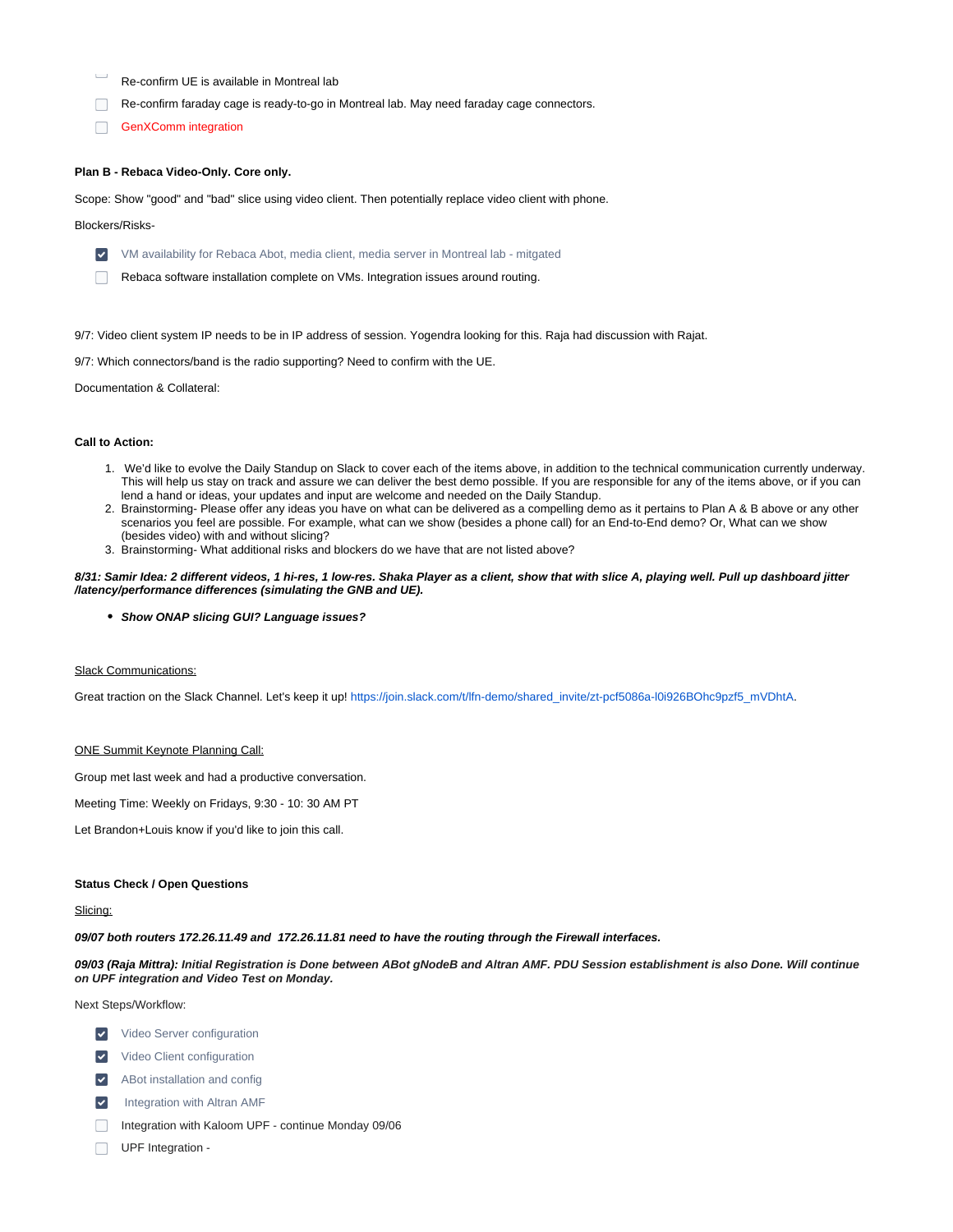- Video client / A10 Testing potential to start
- whats next?

(08/31 Raja Mittra) ABot Installation is done we were trying to integrate with AMF and UPF. I got the details of UPF from Jaime. But waiting for the AMF details. As per the Jamie's diagram I tried integrating with AMF (10.198.7.25:38412) but on the transport layer it is sending Abort in SCTP. So Please share the relevant details for integration.

(08/25 Raja Mittra)- VMs are installed but some issue with internet access on the VMs. But Jamie has provided the solution. Will be working on it to fix the issue. Hope to have ABot installed by 08/26.

Yogendra: "#1. A10 FW is up and running now. Kaloom team need to share the IP details for N6 interface and other IPs belonging towards trusted and non-trusted n/w. #2. SMF and UPF connectivity debugging is ON (Jamie, Rajat, Yogen, RP) are looking into it.

Rebaca pieces being installed: Abot, Video Client, Video Server.

1 Ingress (UPF to FW) to A10, 1 Egress (FW to Video Server) to A10. Open Item: Need to know interface IP (to be provisioned for testing). Jamie: Would like to deploy A10 on Server 11. Sveto: On Egress, connect with Rebaca video server. Raja: Talked through the connections. At minimum 2 interfaces to meet on ABot. (Raja/Samit). Jamie to share network information. SMF and UPF connectivity been made, not tested a session.

Step 1 Testing: Video Session. N1, N2, N3 on different VLANs. Proposal: Separate call to cover details. Will also require ONAP Slice integration. Rajendra to schedule (once basics in place). Ganesh: Add to original diagram – meld into 1 picture.

8/31: Raja: But waiting for the AMF details. As per the Jamie's diagram I tried integrating with AMF (10.198.7.25:38412) but on the transport layer it is sending Abort in SCTP. So Please share the relevant details for integration.

8/31: Samir: Beyond Altran, there are several more steps to be done in just a couple weeks. We need attention on these.

9/7: Jacobus. Running ping on trusted, not seeing traffic on untrusted side. Jacobus, Raja, etc will have a separate working session.

#### RAN:

09/02 Sveto: We have installed the master clock. It is connected with fiber to a NIC (Intel XXV710) in the same server vou're using. The management port of the clock should be reachable on 10.198.7.197. We kept the default admin user and password.

Sam: "I've tested the new ACC100 card installed on the platform and everything is working properly. I'm running stability test with FlexRAN+ORAN-FH and will debug any issues, but we are now ready to integrate with L2. Thanks."

Running Stability: L1 working as expected, integrating with L2. Once radio arrives, additional testing once integrated with full stack and radio.

Amit/Sveto: "We are now through with the ADMIN rights and can get the OpenVPN access to our official laptops. But, unfortunately the QR code is showing as INVALID.

Sveto: Looking to connect master clock this week with instructions from Hanen:

Amit: CU/DU binaries. Need to fix QR code issue. (Martin helping on this piece). Need the clock for E2E connection.

8/31: Clock installation is being finalized today (completed)

9/7: Sveto: Clock set up and connected. Sam: Will take a look this week to sync with GNB. Per FedEx, Radio should arrive to Kaloom tomorrow. Unknown amount of time to configure. Sam can start on the PTP tomorrow. Louis: Need a workplan for this. Sveto: Radio will be in the data center with the clock (cabling to the same server as NIC). Will likely need to put in a Faraday cage (will depend on the connectors). Hanen will supply the UE (Samsung), as soon as the RU is connected. Once connected, Sam and Hardik will need to do some integration. Once the RU is integrated, everything "Downstream" from there should work and we can start trying the use case (whatever we'll do with it for the demo). Amit: New UEs will require additional integration. We need details for the UE, we have examples about working with other UEs (might save time to use one of these).

## Radio:

- Radio Arrival update delivery ETA is 09/08
- Next Steps:
	- radio install. Need cable types and possible other components for conectivity. Potential lead time for connectors for faraday cage.
- Hardik to share documentation about the radio setup with Sveto

## Emulator/ Rebaca:

From Slack (Yesterday) Amar:

We had a call with Rebaca about our slicing demo ideas. They are generally quite positive on the video related possibilities. We decided that it makes sense to take this step by step:

- Get Rebaca spun up in the Montreal lab we can discuss this tomorrow
- Show a demo with their video client and server; initially the "bad" slice and "good" slice demos will be sequential